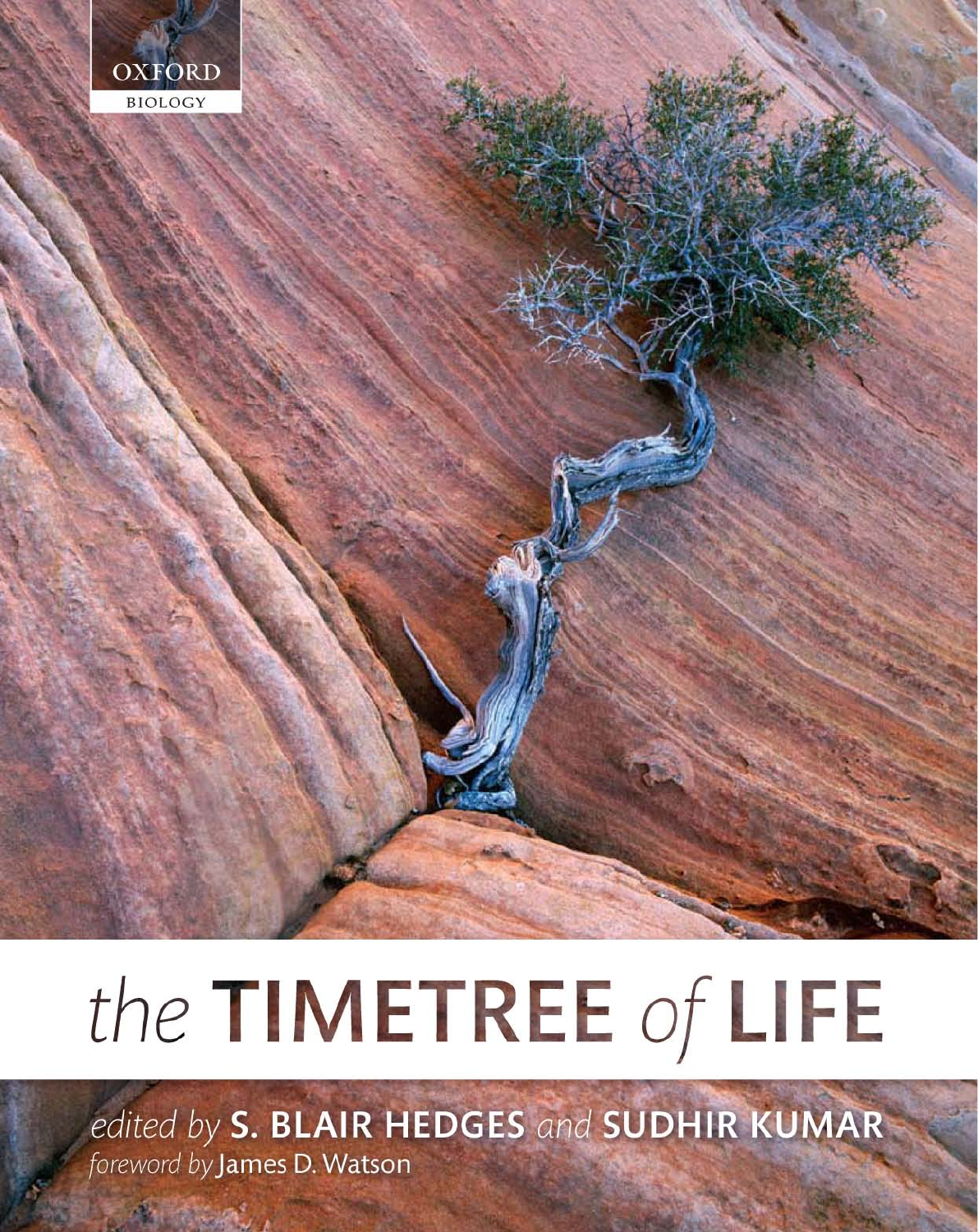# Frogs and toads (Anura)

# *Franky Bossuyt and Kim Roelants*

Biology Department, Unit of Ecology & Systematics, Amphibian Evolution Lab, Vrije Universiteit Brussel, Pleinlaan 2, 1050 Brussels, Belgium

\*To whom correspondence should be addressed (fbossuyt@vub. ac.be)

# Abstract

Anura (frogs and toads) constitute over 90% of living amphibian diversity. Recent timetree constructions have shown that their diversification was a highly episodic process, with establishment of the major clades in three periods: Triassic (251–200 million years ago, Ma), end of Jurassic to early Cretaceous (~150–100 Ma), and end of Cretaceous to early Paleogene ( $-70-50$  Ma). The early diversification of anurans predated the initial north–south breakup of Pangaea, and resulted in distinct assemblages in both hemispheres. The subsequent radiation of neobatrachian frogs has been largely determined by Gondwanan fragmentation and resulted in recurrent patterns of continent-scale endemism.

Anura (Fig. 1) ("tail-less amphibians") represent the largest living order of amphibians, and currently include ~5400 described species (*1*). Most of them undergo the typical amphibious life history and are dependent on the presence of water for their reproduction and development. Multiple lineages, however, show an evolutionary trend toward increased terrestriality in larval or adult frog stages. Despite an evolutionarily conserved body plan, anurans have diversified into a myriad of ecomorphs and have adapted to life in habitats as distinct as rainforest canopies, mangroves, and sand dune burrows. In addition, anurans have attained a subcosmopolitan distribution and are currently only absent in extreme northern latitudes, Antarctica, and most oceanic (noncontinental) islands (2). The independent occupation of similar ecological niches by frog taxa in different geographic regions has resulted in extraordinary cases of evolutionary convergence. The consequent high levels of morphological homoplasy have complicated anuran systematics for decades. However, a major ongoing upsurge of molecular phylogenetic studies is now leading to an increasingly resolved consensus for the anuran tree. In this chapter, we review the relationships and divergence times among 59 anuran families and argue that their evolutionary history is largely congruent with major geological and environmental changes in Earth's history. We mostly implement clade and family names derived from the taxonomy recently proposed by Frost *et al.* (*3*). However, we believe that evolutionary time is an important parameter in conveying useful comparative information in biological classification (4). We therefore treat Ascaphidae, Discoglossidae, Nasikabatrachidae, some subfamilies in Nobleobatrachia, and all subfamilies of Microhylidae *sensu lato* as distinct families.

The sequence of early divergences in Anura has been the subject of major controversy. Most of the debate focused on the phylogenetic position of archaeobatrachian families (taxa with primitive or transitional characters, covering ~4% of all extant species) with respect to neobatrachian families ("advanced" taxa, covering



Fig. 1 A tree frog (*Rhacophorus lateralis*) from India. Credit: F. Bossuyt.

F. Bossuyt and K. Roelants. Frogs and toads (Anura). Pp. 357-364 in *The Timetree of Life*, S. B. Hedges and S. Kumar, Eds. (Oxford University Press, 2009).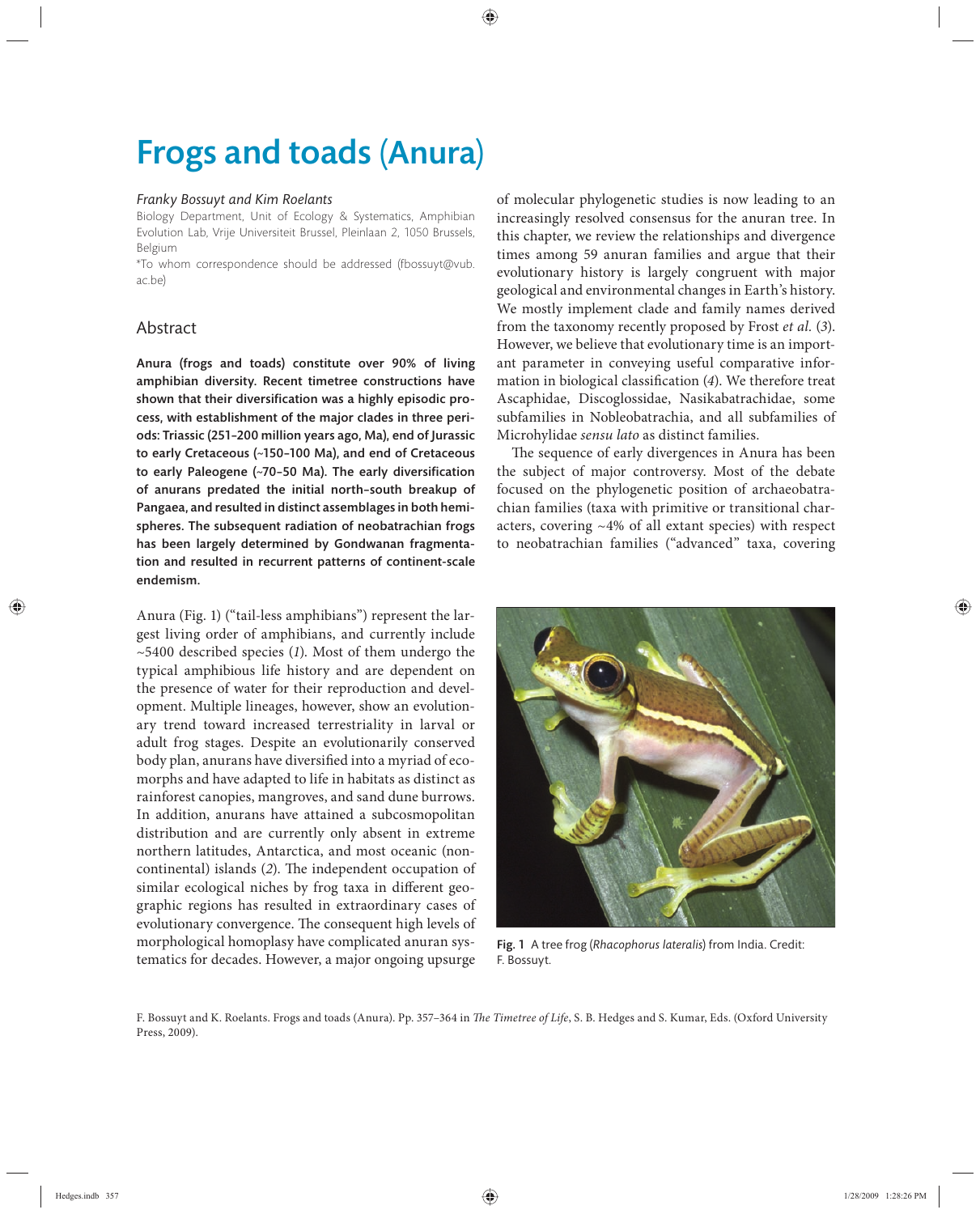

Fig. 2 *Continues*

the remaining 96% of extant species). Morphological studies have supported diverse paraphyletic arrangements of archaeobatrachian families (*5–10*). Although Neobatrachia have traditionally been considered to constitute a single-nested clade, analyses of combined larval and adult characters have recently questioned their monophyly (*9, 10*).

Early analyses of ribosomal DNA sequences clustered the archaeobatrachian families in a single clade (Archaeobatrachia) as the closest relatives of Neobatrachia (*11–13*). Recent phylogenetic studies, implementing expanded taxon sampling, nuclear and mitochondrial protein-coding DNA sequences, and model-based reconstruction methods, have provided robust support for a paraphyletic arrangement of four major archaeobatrachian lineages: (i) Amphicoela: Ascaphidae + Leiopelmatidae, (ii) Costata (previously known as Discoglossoidea), (iii) Xenoanura (Pipoidea), and (iv)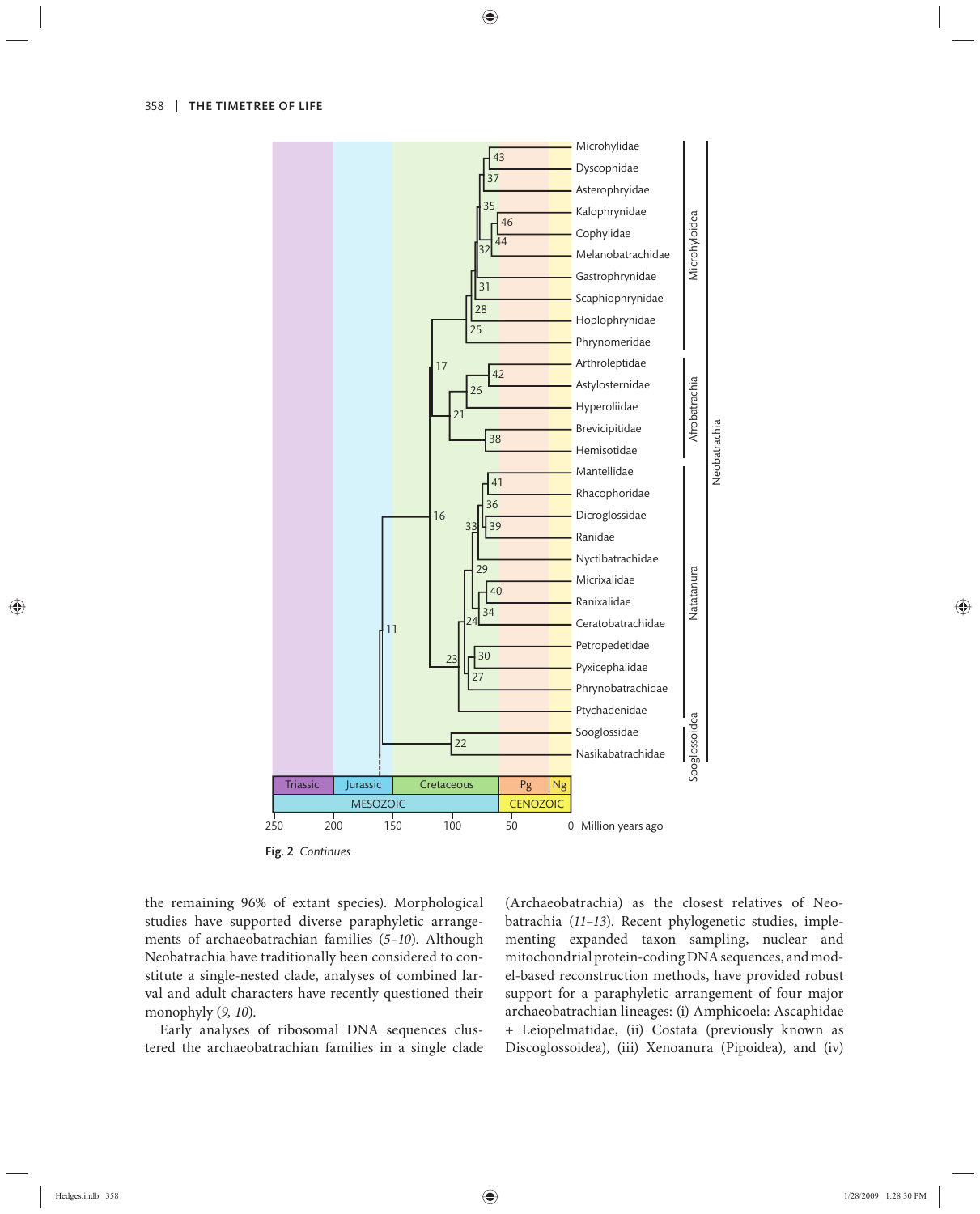

Fig. 2 A timetree of frogs and toads (Anura). Divergence times are shown in Table 1 Ng (Neogene), Pg (Paleogene), and Tr (Triassic)..

Anomocoela (Pelobatoidea) (*3, 14–18*). Consistent with most morphological evidence, they supported the basal divergence of Amphicoela, and identified Anomocoela as the closest relative of Neobatrachia. A remaining point of ambiguity is the phylogenetic position of Xenoanura. Molecular studies have variously resolved Xenoanura as the closest relative of Costata (*17, 19*), of Neobatrachia (*14*), of an Anomocoela + Neobatrachia clade (*16–18*), and of a Costata + Anomocoela + Neobatrachia clade (*3, 15*).

The monophyly of Neobatrachia has always received strong support from molecular data (3, 12-22). Various arrangements of the following four well-supported lineages have been published: (i) Heleophrynidae,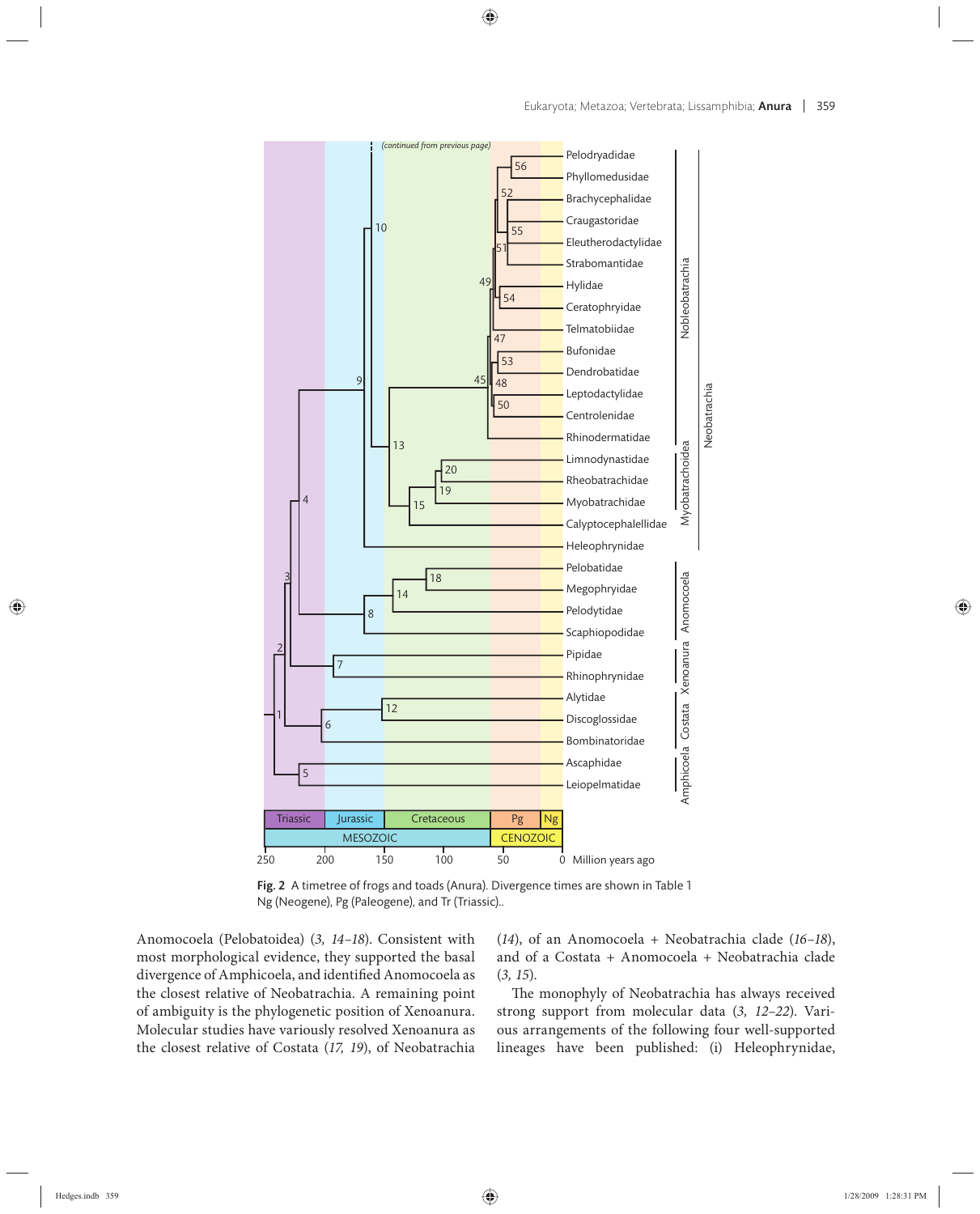| Timetree       |      | <b>Estimates</b>         |                          |                          |                          |                          |                          |            |           |  |
|----------------|------|--------------------------|--------------------------|--------------------------|--------------------------|--------------------------|--------------------------|------------|-----------|--|
| Node           | Time | Ref. (15)                |                          | Ref. (18)                |                          | Ref. (26)                | Ref. (30)                |            | Ref. (37) |  |
| (Fig. 2)       | (Ma) | Time                     | CI                       | Time                     | <b>CI</b>                | Time                     | Time                     | CI         | Time      |  |
| $\mathbf{1}$   | 243  | 262                      | 304-223                  | 243                      | 264-217                  | $\sim$                   |                          |            |           |  |
| $\overline{2}$ | 234  | 245                      | 288-204                  | 234                      | 258-210                  | 183                      |                          |            |           |  |
| 3              | 229  | $\equiv$                 | $\alpha = 0.01$          | 229                      | 253-204                  | $\overline{\phantom{0}}$ |                          |            |           |  |
| $\overline{4}$ | 222  | 216                      | 260-176                  | 222                      | 247-197                  | $\overline{\phantom{a}}$ |                          |            |           |  |
| 5              | 203  | 237                      | 281-193                  | 203                      | 227-177                  | 172                      |                          |            |           |  |
| 6              | 203  | 199                      | 244-155                  | 203                      | 228-180                  | 132                      |                          |            |           |  |
| 7              | 193  | $ \,$                    | $\sim 10^{-1}$           | 193                      | 218-170                  | $\equiv$                 |                          |            |           |  |
| 8              | 167  | 164                      | 208-121                  | 167                      | 191-146                  | 127                      |                          |            |           |  |
| 9              | 167  | 162                      | 199-128                  | 167                      | 186-149                  | 125                      |                          |            |           |  |
| $10$           | 161  | 150                      | 186-117                  | 161                      | 180-143                  | $\equiv$                 |                          |            |           |  |
| 11             | 159  | 131                      | 167-99                   | 159                      | 178-141                  | 110                      |                          |            |           |  |
| 12             | 152  | 152                      | 199-105                  | 152                      | 179-129                  | $\equiv$                 |                          |            |           |  |
| 13             | 146  | 138                      | 172-108                  | 146                      | 164-129                  | 106                      |                          |            |           |  |
| 14             | 143  | 142                      | 187-101                  | 143                      | 166-121                  | 112                      |                          |            |           |  |
| 15             | 129  | 120                      | 154-91                   | 129                      | 147-113                  | 94.4                     | $\overline{\phantom{a}}$ |            |           |  |
| 16             | 119  | 99                       | 132-70                   | 119                      | 131-106                  | $\equiv$                 | 133                      | 154-115    |           |  |
| 17             | 117  | $\overline{\phantom{a}}$ | $\overline{\phantom{a}}$ | 117                      | 129-104                  | $\equiv$                 | 127                      | 148-110    |           |  |
| 18             | 115  | 118                      | 162-77                   | 115                      | 136-93                   | 93.3                     |                          |            |           |  |
| 19             | 107  | $\overline{\phantom{a}}$ | $\overline{a}$           | 107                      | $123 - 89$               | $\overline{\phantom{0}}$ |                          |            |           |  |
| 20             | 102  |                          |                          | 102                      | $118 - 85$               |                          | $\overline{\phantom{0}}$ |            |           |  |
| 21             | 102  |                          |                          | 102                      | $115 - 90$               |                          | 107                      | $126 - 89$ |           |  |
| 22             | 101  |                          | $\overline{a}$           | 101                      | 121-83                   | $\overline{\phantom{0}}$ | $\sim$                   | $\sim$     |           |  |
| 23             | 94.4 |                          |                          | 82.5                     | $95 - 71$                | $\overline{a}$           | 94.4                     | 113-78     |           |  |
| 24             | 89.7 |                          |                          | $\equiv$                 | $\mathcal{L} =$          |                          | 89.7                     | 108-74     |           |  |
| 25             | 88   |                          |                          | 75.6                     | 83-70                    |                          | 88                       | 102-77     |           |  |
| 26             | 87.7 |                          |                          | 87.7                     | $100 - 75$               |                          | 96                       | 117-78     |           |  |
| 27             | 86.3 |                          |                          |                          |                          |                          | 86.3                     | $104 - 71$ |           |  |
| 28             | 83.9 |                          |                          |                          |                          |                          | 83.9                     | $97 - 74$  |           |  |
| 29             | 82.9 |                          |                          |                          |                          |                          | 82.9                     | $100 - 68$ |           |  |
| 30             | 81.1 |                          |                          | 72.6                     | $85 - 62$                |                          | 81.1                     | $99 - 66$  |           |  |
| 31             | 80.5 |                          |                          | $\overline{\phantom{0}}$ | $\overline{\phantom{0}}$ |                          | 80.5                     | $93 - 72$  |           |  |
| 32             | 79   |                          |                          |                          |                          |                          | 79                       | $91 - 70$  |           |  |
| 33             | 78.1 |                          |                          |                          |                          |                          | 78.1                     | $95 - 64$  |           |  |
| $34\,$         | 77.6 |                          |                          |                          |                          |                          | 77.6                     | $95 - 63$  |           |  |
| 35             | 76.8 |                          |                          | 73.0                     | 79-68                    |                          | 76.8                     | 89-69      |           |  |
| 36             | 74.4 |                          |                          | 70.3                     | $81 - 60$                |                          | 74.4                     | $91 - 61$  |           |  |
| $37\,$         | 73.6 |                          |                          | 70.2                     | $76 - 66$                |                          | 73.6                     | $85 - 67$  |           |  |
| 38             | 72.1 |                          |                          | 72.1                     | $85 - 59$                |                          | 74.6                     | $94 - 58$  |           |  |
| 39             | 71.7 |                          |                          | $\overline{\phantom{a}}$ | $\overline{\phantom{a}}$ |                          | 71.7                     | 88-58      |           |  |
| 40             | 71.2 |                          |                          | $\overline{\phantom{0}}$ |                          |                          | 71.2                     | $89 - 56$  |           |  |

Table 1. Divergence times (Ma) and their 95% confidence/credibility intervals (CI) among anurans.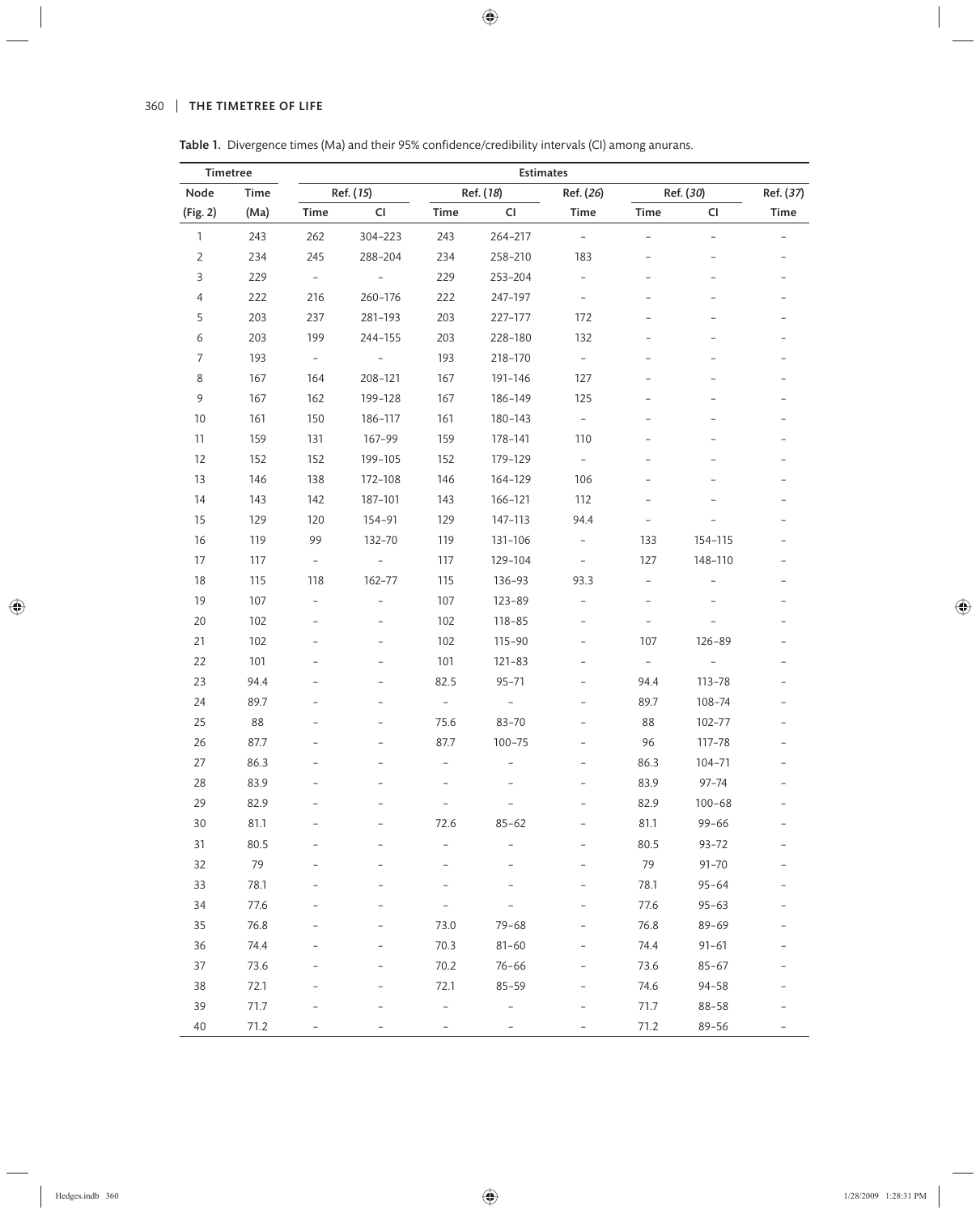| Timetree     |      | <b>Estimates</b>         |                          |                          |                   |                          |                          |                |                          |
|--------------|------|--------------------------|--------------------------|--------------------------|-------------------|--------------------------|--------------------------|----------------|--------------------------|
| Node<br>Time |      | Ref. (15)                |                          | Ref. (18)                |                   | Ref. (26)                | Ref. (30)                |                | Ref. (37)                |
| (Fig. 2)     | (Ma) | <b>Time</b>              | CI                       | Time                     | <b>CI</b>         | Time                     | Time                     | CI             | Time                     |
| 41           | 69.7 | $\overline{\phantom{0}}$ | -                        | 62.8                     | $74 - 53$         | $\overline{a}$           | 69.7                     | $86 - 56$      | $\overline{\phantom{0}}$ |
| 42           | 69.1 | $\overline{\phantom{0}}$ | -                        | 69.1                     | $81 - 57$         | -                        | $\overline{\phantom{a}}$ | $\overline{a}$ |                          |
| 43           | 68.7 | $\qquad \qquad -$        | -                        | 67.1                     | $71 - 66$         | -                        | 68.7                     | $78 - 65$      |                          |
| 44           | 66.8 | $\overline{\phantom{0}}$ | -                        | $\overline{\phantom{a}}$ | $\qquad \qquad -$ | -                        | 66.8                     | $80 - 56$      |                          |
| 45           | 63   | $\overline{a}$           | $\overline{\phantom{0}}$ | 63                       | $77 - 53$         | $\overline{a}$           | $\overline{\phantom{a}}$ | $\overline{a}$ |                          |
| 46           | 61.8 | $\overline{\phantom{0}}$ | -                        | $\overline{\phantom{a}}$ | $\qquad \qquad -$ | -                        | 61.8                     | $76 - 49$      |                          |
| 47           | 61.1 | $\overline{\phantom{0}}$ | $\overline{\phantom{0}}$ | 61.1                     | $76 - 51$         | $\overline{\phantom{0}}$ | -                        |                |                          |
| 48           | 59.7 | $\overline{\phantom{0}}$ | $\overline{\phantom{0}}$ | 59.7                     | $74 - 50$         | $\overline{a}$           |                          |                |                          |
| 49           | 58.4 | $\overline{a}$           | -                        | 58.4                     | $72 - 49$         | $\overline{a}$           |                          |                |                          |
| 50           | 57.9 | $\overline{\phantom{0}}$ | $\overline{\phantom{0}}$ | 57.9                     | $72 - 49$         | $\overline{a}$           |                          |                |                          |
| 51           | 56.7 | $\overline{a}$           | $\overline{\phantom{0}}$ | 56.7                     | $70 - 47$         | $\overline{a}$           |                          |                |                          |
| 52           | 55   | $\overline{a}$           | -                        | 55                       | 68-46             |                          |                          |                |                          |
| 53           | 54.6 | $\overline{a}$           |                          | 54.6                     | $68 - 45$         |                          |                          |                |                          |
| 54           | 53.2 |                          |                          | 53.2                     | $66 - 44$         |                          |                          |                |                          |
| 55           | 46.5 |                          |                          | -                        |                   |                          |                          |                | 46.5                     |
| 56           | 43.2 |                          |                          | 43.2                     | $55 - 36$         |                          |                          |                |                          |

|  | <b>Table 1.</b> Continued |
|--|---------------------------|
|  |                           |

Note: Node times in the timetree are based on refs. (18) and (30) for Natatanura and Microhyloidea, because the use of time estimates averaged across all studies would be incompatible with the depicted topology.

(ii) Sooglossoidea: Nasikabatrachidae + Sooglossidae, (iii) Nobleobatrachia (the "Hyloidea" of *14, 15, 21*) + Myobatrachoidea + Calyptocephalellidae, and (iv) Ranoides: Afrobatrachia + Microhyloidea + Natatanura. Most studies of the past few years have converged on a basal split between the South African endemic Heleophrynidae and the remaining neobatrachians (*3, 14–18*). An important addition to the amphibian tree resulted from the discovery of a new frog lineage (Nasikabatrachidae) in the Western Ghats of India (*21*). All molecular studies have found this lineage to be the closest relative of Sooglossidae, a small family endemic to the Seychelles (*3, 18, 21, 22*).

Despite the absence of derived morphological characters supporting Nobleobatrachia, its monophyly is strongly supported by DNA sequence evidence of different loci, and includes a unique codon insertion in the *RAG-1* gene. Within this clade, Leptodactylidae and Hylidae as traditionally defined (1, 2) are now known to be polyphyletic (*3, 18, 23, 24*) and several of their lineages have been assigned to separate families (*3*). Most of these studies also identified the ex-leptodactylid genera

*Calyptocephalella* (*= Caudiverbera*) and *Telmatobufo* (both now Calyptocephalellidae) of Chile as the closest relatives of the Australo-Papuan Myobatrachoidea (*3, 15,*  18, 24). The same analyses recovered this previously unrecognized clade (Australobatrachia) as the closest relatives of Nobleobatrachia. Several controversies however remain in nobleobatrachian phylogeny: first, Leptodactylidae as defined here was not found monophyletic in a recent molecular study (*25*), although this clade is supported by a unique insertion of two codons in the *Ncx1* gene (*18*). Second, Hemiphractidae were variously found to be monophyletic (*26*) or polyphyletic (*3*). Most important, the sequence of rapid diversification in the radiation of nobleobatrachian families can be considered largely unresolved. Ranoides are composed of three highly supported family assemblages: Afrobatrachia, Microhyloidea, and Natatanura. Afrobatrachia represents a well-resolved African endemic clade and has recently been shown to include the Brevicipitidae (27), which were long considered part of the microhyloid clade. Studies of natatanuran phylogeny incorporating both mitochondrial and nuclear genes agreed on the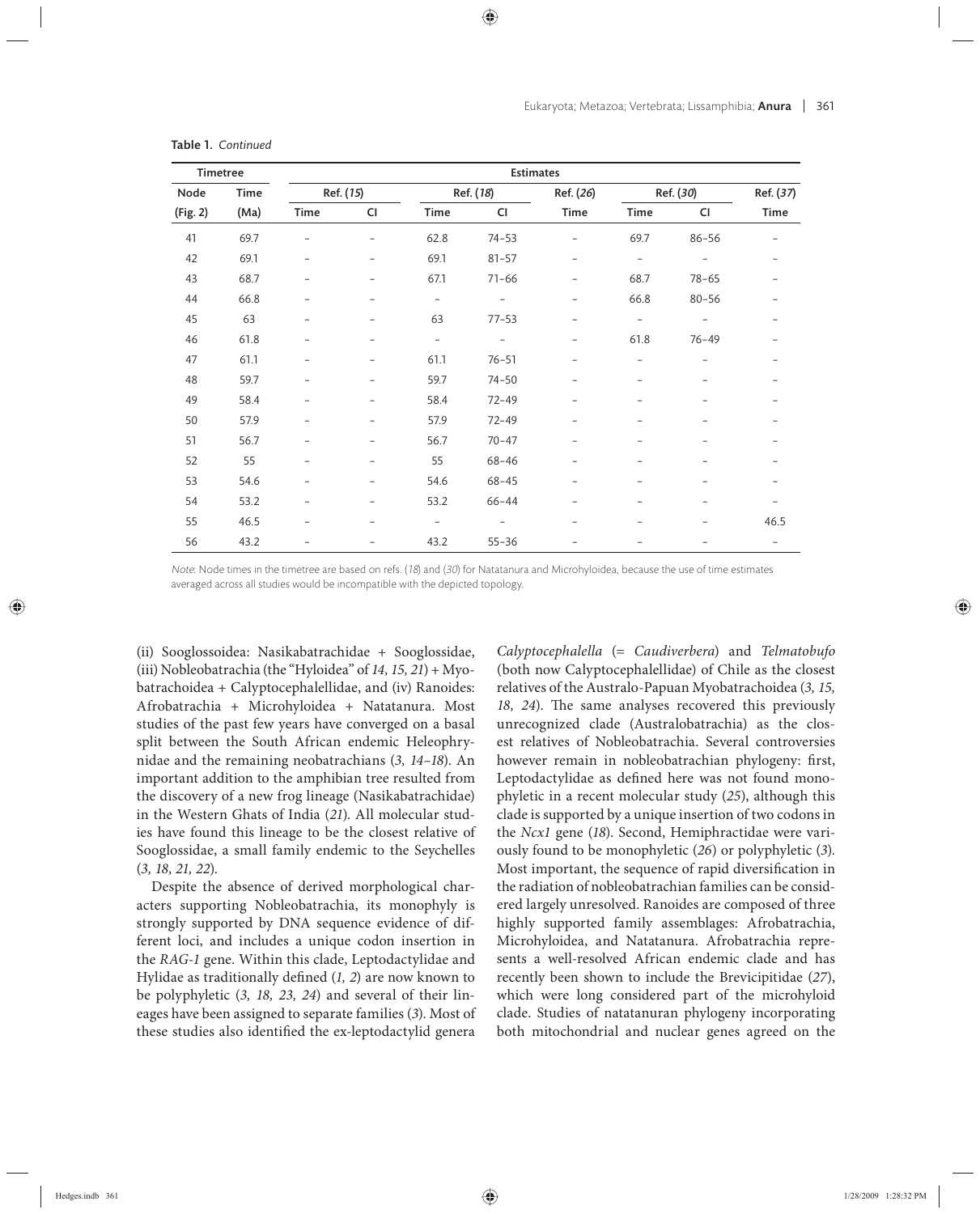basal divergence of several African lineages and corroborated morphological evidence for a close relationship between Mantellidae and Rhacophoridae (*3, 28–30*). Recent analyses of Microhyloidea using similar multigene data sets have demonstrated the non-monophyly of at least five out of nine traditionally recognized subfamilies (*2*). A consensus for early microhyloid relationships is yet unavailable, but at least three studies have provided evidence for a close relationship of Asian Microhylidae and Madagascan Dyscophidae (*18, 30, 31*).

During the past few years, molecular divergence time analyses have resulted in increasingly comprehensive timetrees for Anura (Table 1, Fig. 2). The earliest studies incorporated Thorne *et al.*'s (32) relaxed molecular clock model (*divtime*) to date primary divergences in Natatanura, suggesting mid- to late Cretaceous diversification of this clade (33). Subsequent studies implementing different relaxed-clock models, calibration points, and sampling strategies have corroborated the late Cretaceous radiation of both Natatanura and Microhyloidea (29–31, 34). Similar application of Thorne and Kishino's (*35*) upgraded model, adapted to accommodate rate variation across multiple loci (Multidivtime), resulted in late Jurassic–early Cretaceous time estimates for the basal divergences of Neobatrachia (based on five genes and five calibration points) (21) and Triassic estimates for basal anuran divergences (based on five genes and seven calibration points) (*16*).

San Mauro et al. (15) constructed the first family-level timetree for amphibians using Multidivtime analyses of *RAG1* sequences and nine calibration points. Their analyses were based on broad phylogenetic sampling of frogs and provided confidence intervals for the age of the major anuran clades. An expanded study using penalized likelihood analyses of 84 anuran *RAG1* sequences and 11 calibration points (*26*) produced overall younger time estimates (Table 1) when the Caudata–Anura split was arbitrarily fixed at 300 Ma. A parallel study, applying both Multidivtime and penalized likelihood analyses using 24 calibration points on a five-gene data set including 120 anuran taxa (18), resulted in divergence time estimates that were very similar to those of San Mauro *et al.* (*15*), with strong overlap of 95% credibility intervals. These studies indicate that the evolutionary rise of anuran diversity was a highly episodic process, with the establishment of archaeobatrachian clades in the Triassic–early Jurassic (251–199.6 Ma), of the primary neobatrachian lineages in the late Jurassic-early Cretaceous, of the natatanuran and microhyloid radiations in the late Cretaceous, and of Nobleobatrachia

around the Cretaceous–Paleogene (K-P) boundary (65.5 Ma). Zhang *et al.* (*19*), based on *multidivtime* analyses of mitogenomic data in combination with a single external calibration point, recovered noticeably older age estimates for several nodes, including a Carboniferous– Permian (299 Ma) origin of living anurans and a mid-Cretaceous (99.6 Ma) age for the nobleobatrachian clade. However, because mitochondrial genes evolve much faster than most nuclear genes used in other studies, it is likely that they pose increased risks of mutational saturation and biases in branch length estimation.

The rise of living anurans shows strong overlap with major shifts in vertebrate faunal compositions in the late Permian and Triassic. Both the end Permian mass extinction and the Triassic extinction episodes represented severe losses of amphibian diversity (*36*) and in parallel to amniote groups, anurans may have taken opportunistic advantage of ecological niche vacancy in the redeveloping and increasingly complex vertebrate ecosystems. Molecular divergence time estimates of all studies also imply that the major archaeobatrachian lineages were present on Pangaea before its Jurassic north– south breakup into Laurasia and Gondwana (*15, 16, 18*). The subsequent formation of distinct anuran faunas in both landmasses is illustrated by three independent divergences between Laurasian and Gondwanan taxon pairs: (i) Ascaphidae of North America vs. Leiopelmatidae of New Zealand, (ii) Rhinophrynidae of North– Central America vs. Pipidae of South America–Africa, and (iii) Anomocoela of North America–Eurasia vs. Neobatrachia, originally a Gondwanan group. These results reinforce the predicted importance of Pangaea breakup in shaping distinct amphibian faunas in both hemispheres (*13*).

The late Jurassic or early Cretaceous divergences of the four major neobatrachian lineages (Fig. 2) constitute a second distinct wave of anuran radiation. Two of the four major lineages are now only represented by few species endemic to restricted geographic regions on different ex-Gondwanan landmasses. Heleophrynidae (167 Ma) consist of six extant species that occur in the mountain ranges of the Cape and Transvaal regions of Repulic of South Africa; Sooglossoidea (159 Ma) consists of only five described species, one of which (Nasikabatrachidae) is endemic to the Indian Western Ghats, and four of which (Sooglossidae) occur only on the Seychelles. The deep split between both families (101 Ma) identifies each of them as relict lineages that testify for a mid-Cretaceous biogeographic link between the Seychelles and the Indian subcontinent. A similar deep-time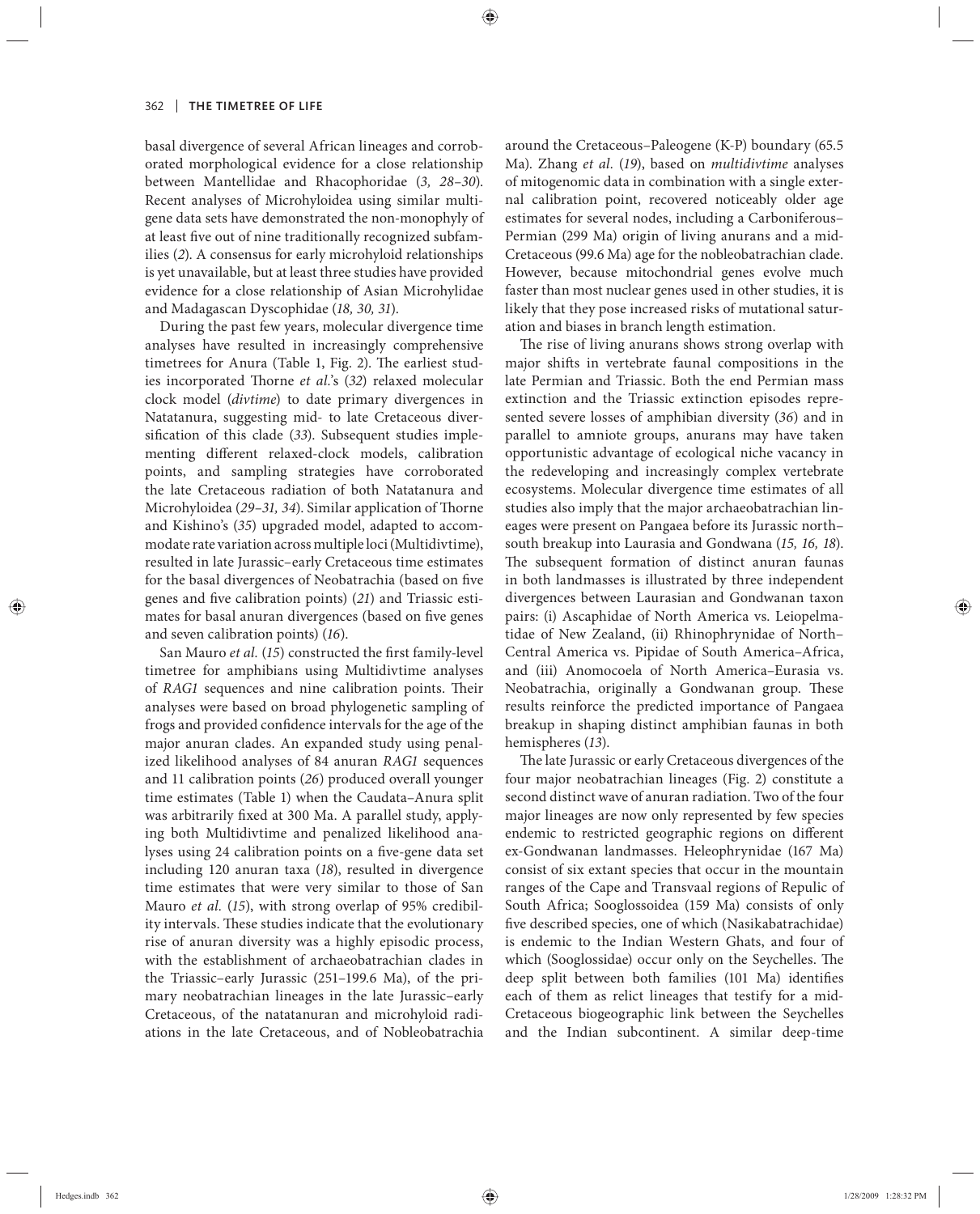intercontinental link is represented by the Cretaceous divergence of the Chilean Calyptocephalellidae and the Australo-Papuan Myobatrachoidea (129 Ma). This suggests that Australobatrachia once had a trans-Gondwanan distribution, ranging from South America over Antarctica to Australia.

Although the nobleobatrachian radiation produced approximately half of the currently living anuran species, molecular divergence time estimates suggest that its initial diversification commenced relatively late, near the K-P boundary (15, 18). The rapid establishment of a large number of lineages that currently represent a broad range of ecomorphs (including toads, litter frogs, glass frogs, poison arrow frogs, fossorial frogs, and several lineages of tree frogs) fits the pattern of opportunistic radiation in the aftermath of the K-P extinction episode. Given the neotropical distribution of most nobleobatrachian families, this radiation is likely to have taken place primarily in South America. At least four lineages dispersed to other continents in the Tertiary: one lineage of Eleutherodactylidae reached North America (*37, 38*), Hylidae and Bufonidae attained widespread distributions, probably by dispersing through North America and Eurasia (39, 40), and the occurrence of Pelodryadidae in the Australo-Papuan realm provides evidence for a Tertiary trans-Antarctic range extension (*15*).

The prevalence of continent-scale endemism in Ranoides, that is, the clear historical association of families with a single Gondwanan landmass, suggests that continental breakup has played a key role in the distribution of these frogs (29, 30). The late Cretaceous radiations of Natatanura and Microhyloidea indicate that dispersal between Gondwanan landmasses took place at least until the end Cretaceous (*30, 31*). In addition, comparable temporal and spatial divergence patterns within the microhyloid and natatanuran radiations suggest that the isolation of their daughter lineages on different continents were determined by the same geological events. The disruption of terrestrial passages that persisted between continents long after they started drifting apart may have resulted in parallel instances of vicariance in both clades (*30*).

The late Cretaceous diversification of Natatanura and Microhyloidea imply a survival of multiple lineages across the K-P boundary. Some of the surviving lineages are represented by only few relict species (e.g., Phrynomeridae in Africa, Melanobatrachidae on the Indian subcontinent), but several of their largest families radiated substantially in the Paleogene (e.g., Dicroglossidae,

Mantellidae, Rhacophoridae, Ranidae, Asterophryidae, and Microhylidae) (*18, 29*).

The timetree that is emerging from the rapid succession of molecular analyses provides an increasingly detailed temporal framework for anuran evolution. Besides shedding light on historical biogeography, this framework allows us to study patterns and rates of evolutionary change in morphological, ontogenetic, and genomic data. A remaining challenge for future phylogenetic studies is represented by the explosive radiations of Natatanura, Microhyloidea, and Nobleobatrachia, and several of their families. Resolving these radiations will most likely require alternative (and more expensive) strategies, provided by the expanding field of phylogenomics (e.g., using SINES or EST data). The credibility of the anuran timetree is reinforced by the relative consistency among independent studies, despite the use of different data sets, calibration points, and methods. In addition, although molecular time estimates for some anuran nodes are notably older than those derived from the fossil record, there are no major incompatibilities between the two types of data (*41*). Rather, molecular and fossil analyses can be considered complementary tools to understand the paleobiological processes and events that shaped the present-day anuran diversity.

# Acknowledgment

Support was provided by the Fonds voor Wetenschappelijk Onderzoek, Vlaanderen en de Vrije Universiteit Brussel.

## References

- 1. AmphibiaWeb, *Information on Amphibian Biology and Conservation*, http://amphibiaweb.org/ (Berkeley, California, 2008).
- 2. W. E. Duellman, L. Trueb, *Biology of Amphibians* (The Johns Hopkins University Press, Baltimore and London, 1994).
- 3. D. R. Frost *et al.*, *Bull. Am. Mus. Nat. Hist.* **297**, 1 (2006).
- 4. J. C. Avise, G. C. Johns, *Proc. Natl. Acad. Sci. U.S.A.* **96**, 7358 (1999).
- 5. J. D. Lynch, in *Evolutionary Biology of the Anurans: Contemporary Research on Major Problems*, J. L. Vial, Ed. (University of Missouri Press, Columbia, Missouri, 1973), pp. 133–182.
- 6. L. S. Ford, D. C. Cannatella, *Herpetol. Monogr.* **7**, 94 (1993).
- 7. A. Haas, *J. Zool. Syst. Evol. Res.* **35**, 179 (1997).
- 8. M. Maglia, L. A. Pugener, L. Trueb, *Am. Zool.* **41**, 538 (2001).